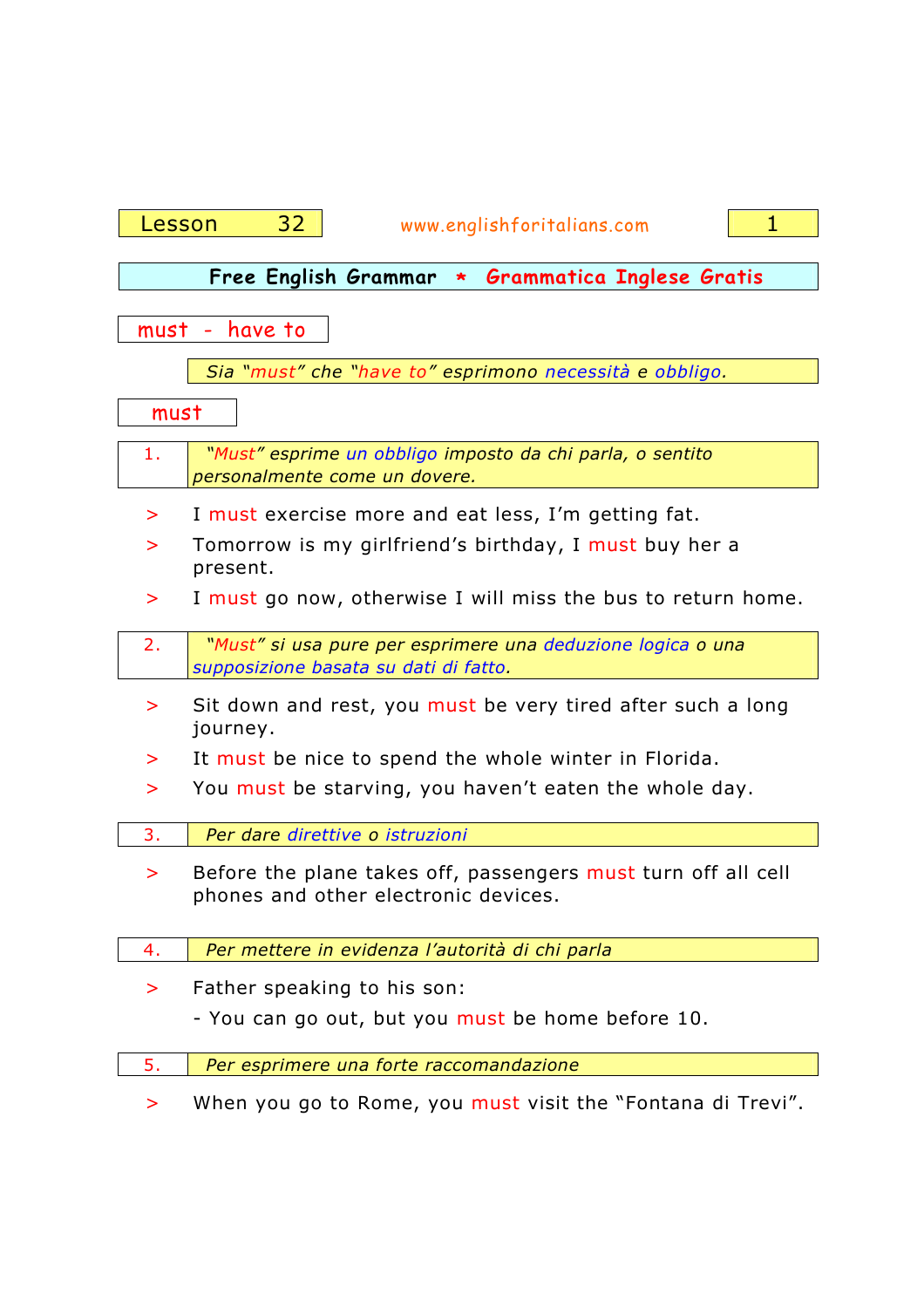| Lesson  | 32<br>2<br>www.englishforitalians.com                                                                                       |  |  |  |  |  |
|---------|-----------------------------------------------------------------------------------------------------------------------------|--|--|--|--|--|
|         | Free English Grammar * Grammatica Inglese Gratis                                                                            |  |  |  |  |  |
|         |                                                                                                                             |  |  |  |  |  |
| have to |                                                                                                                             |  |  |  |  |  |
| 1.      | Si usa "have to" quando qualcun altro ha imposto la decisione.                                                              |  |  |  |  |  |
| >       | I have to buy some flowers for my mother-in-law's birthday.                                                                 |  |  |  |  |  |
|         | (Non è la mia decisione, me lo ha chiesto mia moglie.)                                                                      |  |  |  |  |  |
| >       | My doctor says that I have to stop drinking alcohol, to<br>prevent liver disease.                                           |  |  |  |  |  |
|         | (Non è la mia decisione, io avrei voluto continuare a bere.)                                                                |  |  |  |  |  |
| 2.      | Con gli avverbi di frequenza come: always, often, sometimes,<br>never, etc., normalmente si usa "have to" invece di "must". |  |  |  |  |  |
| >       | I sometimes have to work on weekends.                                                                                       |  |  |  |  |  |
| Nota    |                                                                                                                             |  |  |  |  |  |
| >       | My doctor says that I have to stop drinking alcohol.<br>oppure                                                              |  |  |  |  |  |
|         | My doctor says that I have got to stop drinking alcohol.                                                                    |  |  |  |  |  |
|         | "Have got to" è usato in discorso informale.                                                                                |  |  |  |  |  |
|         | "Have to" è leggermente più formale.                                                                                        |  |  |  |  |  |
| Nota    |                                                                                                                             |  |  |  |  |  |
|         | Nella forma negativa, "must not" e "don't have to" hanno significati<br>differenti.                                         |  |  |  |  |  |
| >       | You mustn't tell Barbra about the party.                                                                                    |  |  |  |  |  |
|         | (Non devi dirglielo)                                                                                                        |  |  |  |  |  |
|         | You don't have to tell Barbra about the party.                                                                              |  |  |  |  |  |
|         | (Non c'è bisogno che glielo dica già gliel'ho detto io.)                                                                    |  |  |  |  |  |
|         |                                                                                                                             |  |  |  |  |  |
|         |                                                                                                                             |  |  |  |  |  |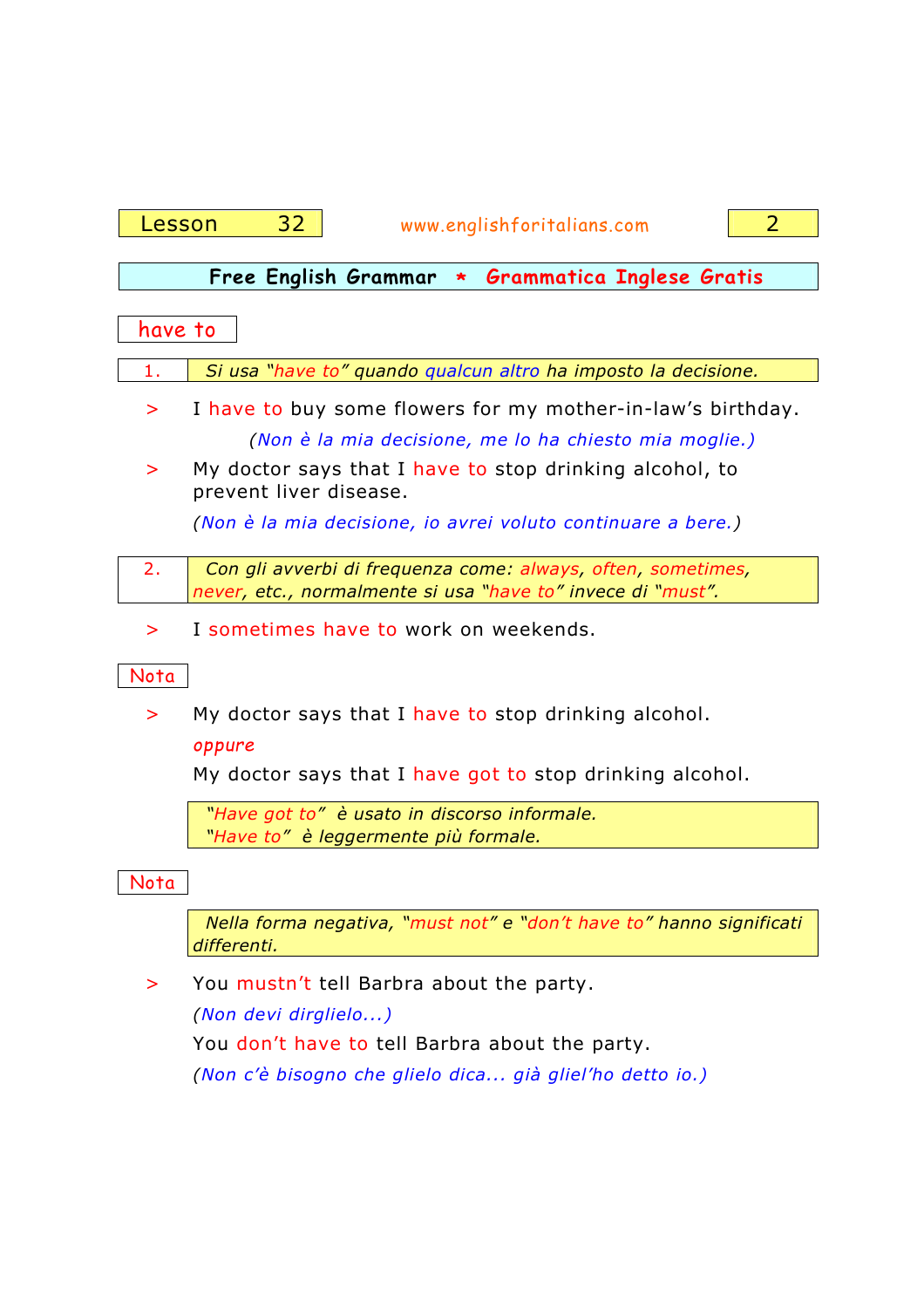| 3<br>32<br>www.englishforitalians.com<br>Lesson                   |                                                         |                   |                                  |                   |                               |  |  |
|-------------------------------------------------------------------|---------------------------------------------------------|-------------------|----------------------------------|-------------------|-------------------------------|--|--|
| Free English Grammar * Grammatica Inglese Gratis                  |                                                         |                   |                                  |                   |                               |  |  |
|                                                                   |                                                         |                   |                                  |                   |                               |  |  |
| <b>Present Simple</b><br>= presente semplice                      |                                                         |                   |                                  |                   |                               |  |  |
| I<br>you<br>he                                                    | must<br>io devo<br>must<br>tu devi<br>egli deve<br>must |                   |                                  |                   |                               |  |  |
| we<br>you<br>they                                                 | must<br>must<br>must                                    |                   |                                  |                   |                               |  |  |
|                                                                   | Forma Interrogativa                                     |                   | Forma Negativa                   |                   | Forma Contratta               |  |  |
| must<br>must<br>must                                              | 1?<br>you?<br>he?                                       | I<br>you<br>he    | must not<br>must not<br>must not | I<br>you<br>he    | mustn't<br>mustn't<br>mustn't |  |  |
| must<br>must<br>must                                              | we?<br>you?<br>they?                                    | we<br>you<br>they | must not<br>must not<br>must not | we<br>you<br>they | mustn't<br>mustn't<br>mustn't |  |  |
| Osserva                                                           |                                                         |                   |                                  |                   |                               |  |  |
| -1.<br>La 3 <sup>ª</sup> persona del singolare non prende la "s". |                                                         |                   |                                  |                   |                               |  |  |
| I must study more.                                                |                                                         |                   |                                  |                   |                               |  |  |
| 2.<br>Nella forma interrogativa "must" precede il soggetto.       |                                                         |                   |                                  |                   |                               |  |  |
| Must I study more?                                                |                                                         |                   |                                  |                   |                               |  |  |
| 3.<br>Nella forma negativa si aggiunge "not".                     |                                                         |                   |                                  |                   |                               |  |  |
| You must not work so much.                                        |                                                         |                   |                                  |                   |                               |  |  |
| 4.                                                                | "Must" va seguito da un infinito senza "to".            |                   |                                  |                   |                               |  |  |
| You must get up earlier.<br>Errore!<br>(You must to get up)       |                                                         |                   |                                  |                   |                               |  |  |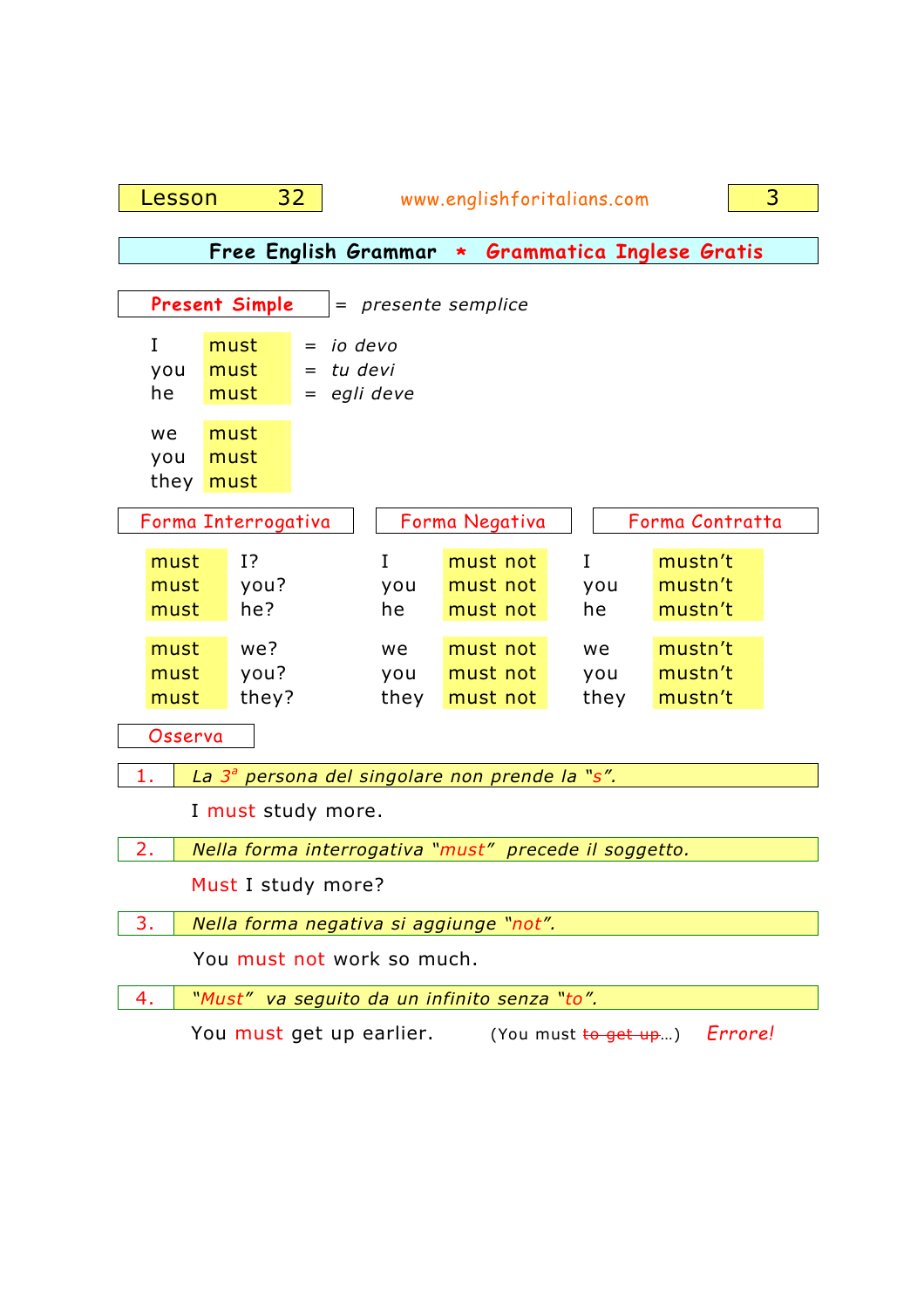

*(Se vuoi passare il tuo esame, dovrai studiare di più.)*